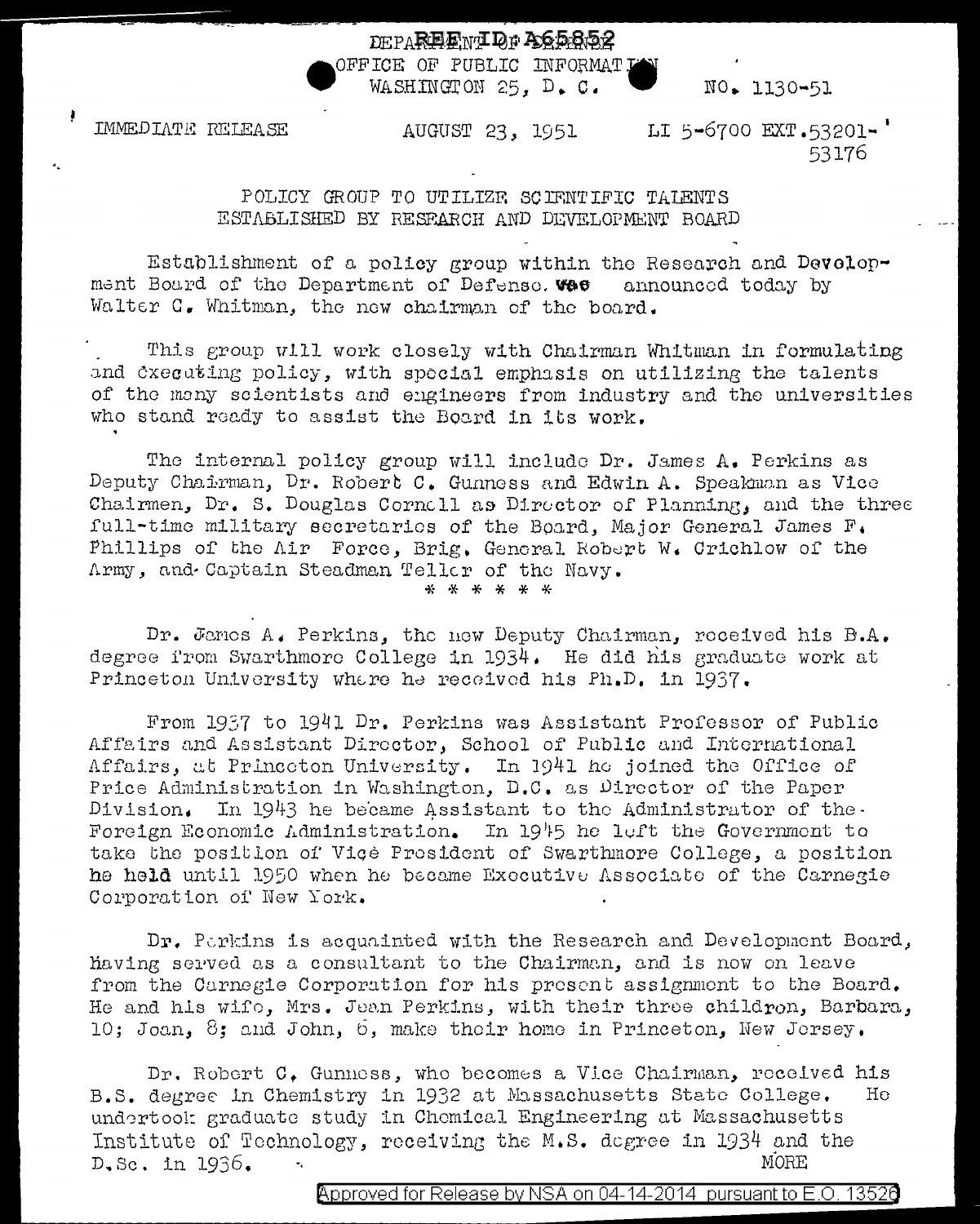## **REF ID: A65852**

Subsequently, De Gunness served a year as structor of chemical engineering at M.I.T. and then was appointed assistant professor and a director in its School of Chemical Engineering Practice at the plants of the Monsanto Chemical Company in Everett, Massachusetts, and of the Hercules Powder Company at Parlin. New Jersey. In 1938, Dr. Gunness joined the Research Department of the Standard Oil Company of Indiana, engaging initially in process design and pilot plant development of petroleum and petro-chemical processes. Since 1947, he has been manager of the company's research activities.

Dr. Gunness is a councillor of the American Institute of Chemical Engineers and a member of the American Chemical Society and of the Society of Automotive Engineers. He brings to the Research and Devolopment Board a broad exporience and talent in the field of chemical engineering and in the management of industrial research. He has been active in RDB as Chairman of the Panel on Fuels Requiring Oxidizers under the Committee on Fuels and Lubricants. Dr. Gunness and his wife, Mrs. Beverly 0. Gunness, with their three children, Robert C., Jr., 12; Donald A., 10; and Beverly Anne,  $6$ , live in Flossmoor, Illinois.

 $\mathbf{I}$ 

Edwin A. Speakman, who bocomes a Vice Chairman, received his B.S. degree in physics in 1931 from Haverford College, Haverford, Pennsylvania. where he was a scholarship student. From 1931 to 1934, Mr. Speakman was instructor in physics at Haverford College and as part of his graduate study invented a photo-electric timing system on which he holds a patent. This is the first system which used a light beam for timing races automatically and to an accuracy of .01 second. In 1934. Mr. Speakman joined the research laboratories of the Philoo Corporation as a radio cugineer. Here he invented the telescopic rod antenna which has been adopted for use on all radio-equipped automobiles. Subsequently, he worked with Philco Corporation and automobile companies on matters relating to the development and production of clectronic equipment.

After serving as a physicist with the Curtis Publishing Company for a brief period in 1939, Mr. Speakman was appointed to the Naval Research Laboratory in Washington, D.C. Here, he held the positions of Assistant Superintendent of the Radio Division and headed the Countermeasures Branch of the Laboratory from 1940 to 1949. During this period, he also initiated developments for Naval radar equipment. For this work he received the Navy's Meritorious Civilian Service Award in  $1946.$ 

Mr. Speakman joined the staff of the Research and Development Board in May 1949 as executive director of the Committee on Electronics. D.A. Quarles, vice president of the Bell Telephone Laboratories, is chairman of this Committee which is responsible for coordinating all military research and development in the field of electronics.

Mr. Speakman is a Senior Momber of the Institute of Radio Engineers, member of the American Physical Society, and former member of

 $\circ$ 

MORE